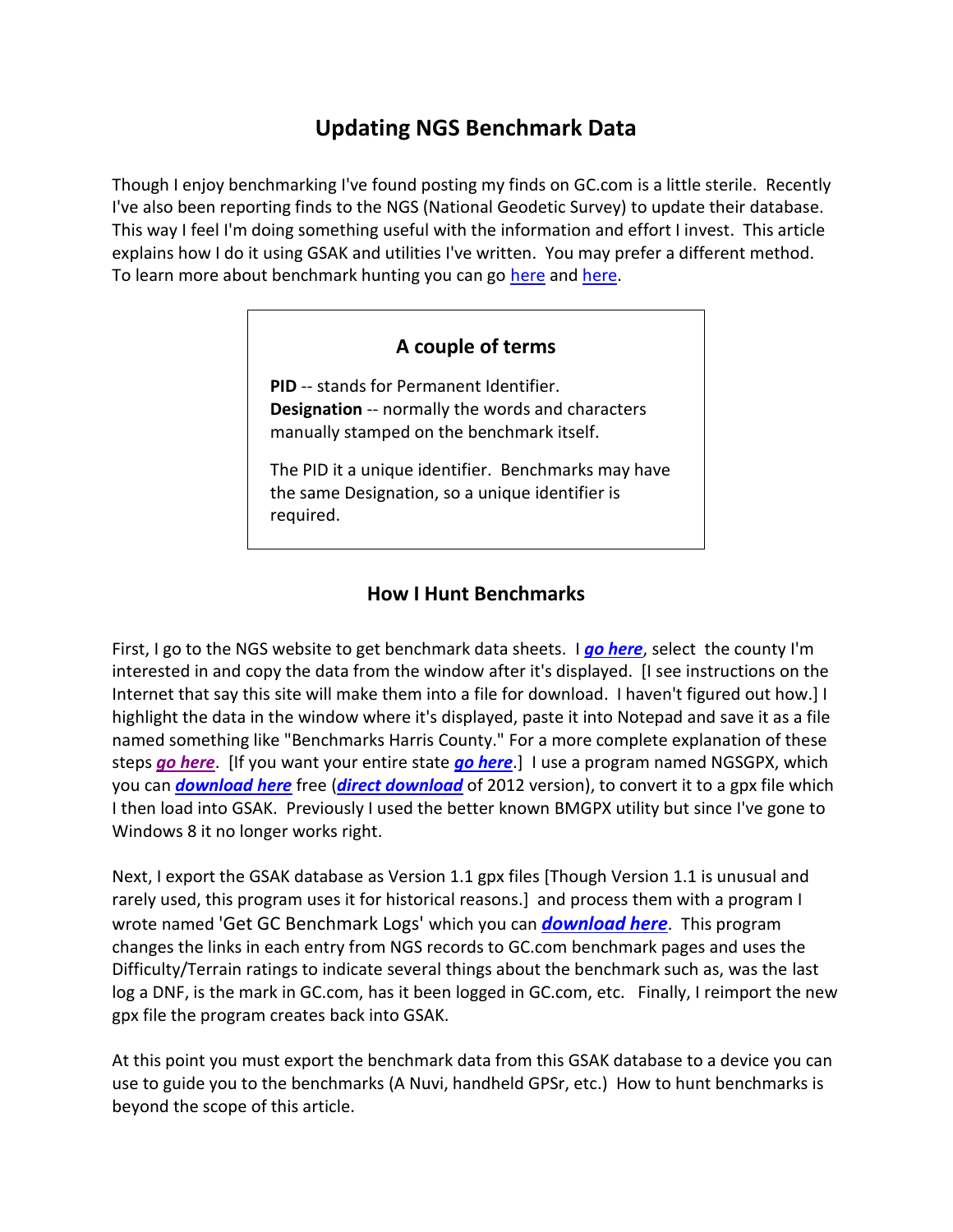## **How to Update NGS Benchmark Data**

**Note 1**: It's my understanding the NGS no longer wants reports of landmarks -- man made structures such as water towers, church steeples, chimneys, buildings, etc. With the advent of GPS they're no longer used.

**Note 2:** The NGS doesn't want Recovery Submissions more often than once a year, so check when your find was last submitted before submitting a new report.

To update the NGS database you must use a program called DSWorld which you *can [download](http://geodesy.noaa.gov/PC_PROD/PARTNERS/index.shtml)  [here](http://geodesy.noaa.gov/PC_PROD/PARTNERS/index.shtml)* (*[direct download](http://geodesy.noaa.gov/PC_PROD/PARTNERS/DSWORLD/DSWorldV300.zip)*).



This is the main screen of WSWorld. The program does more than I use or understand. I only use the **View** menu to get a list of the recovery reports and photos I've submitted, the **Submit** menu to submit Recovery Reports & Photos as shown above and occasionally I use the **Download** menu to view a current benchmark Datasheet. The **Edit** menu has a form where you can create picture names, but I don't use it - partly because I don't completely understand it, partly because it creates phantom picture files on my desktop but mostly because I have a program I wrote that's more convenient for me.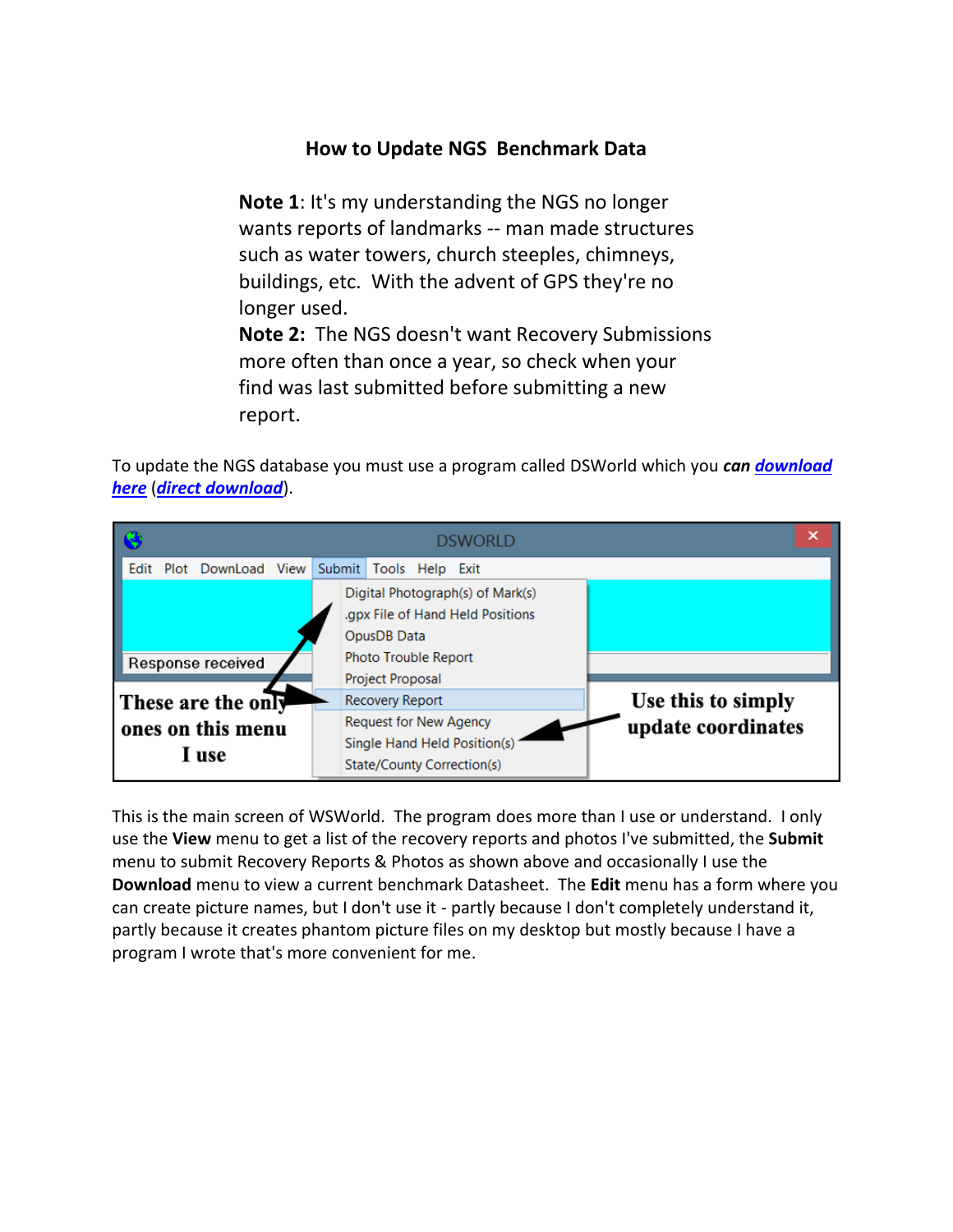

This is the **Recovery Report** form. You shouldn't submit a Recovery Report if it's been less than a year since the last report. You can however submit a Single Hand Held Position report if the coordinates currently given for the mark are wrong. You can't use GC.com's coordinates for this comparison because they're almost 14 years old. Use the current ones from the data sheets which you will have if you've downloaded them recently using the procedure explained above at the beginning of this article. You can also submit pictures if there are none or if you think the existing ones are inadequate.

You will spend most of your time on this screen. NGS uses the term "recovery" to mean you've visited the benchmark, often called the Mark, and this form creates a report of your visit. After you enter the PID and press Enter or move to another entry most of the rest of the form will be filled in automatically. All of the information in the red outline, called the Recovery Information, is required. After you enter the personal part of this information it will all be remembered and automatically entered in the form. The date you visited the benchmark and its condition must be entered for each mark .

Normally, the entries pointed to in the Recovery Report form example above are the only ones you will fill out, but for marks that are rods you should also check **Cat:** (category) & **Type**. These are sometimes incorrectly identified as (**D**)isk instead of (**R**)od and the Type should be(**F)lange-Encased Rod** if the rod is in a LOGO box -- an aluminum housing with a hinged lid.

You can add explanations of abnormal things you discover by clicking the **Text** button.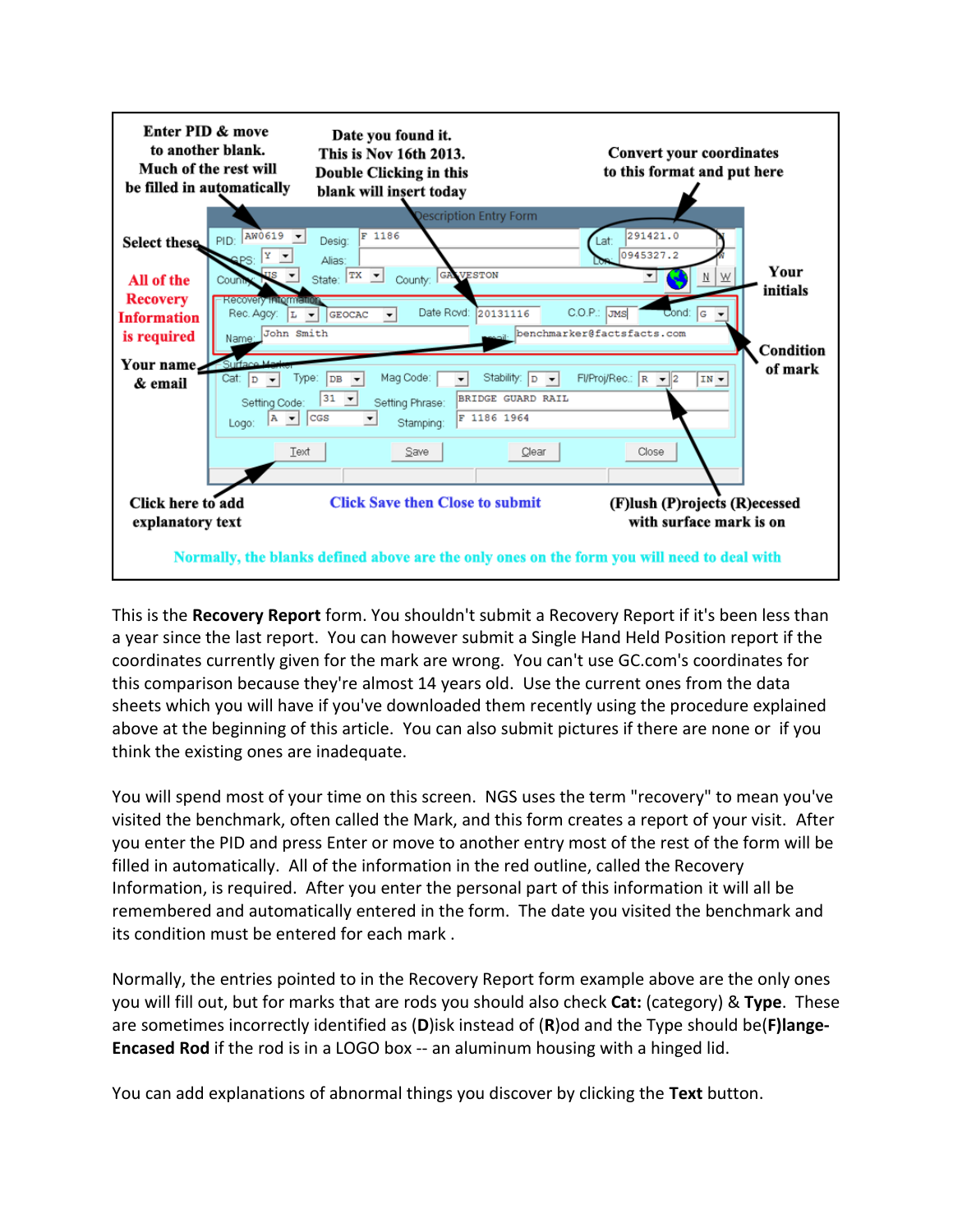

This is the Text form. I don't use any of the menus, but from the **Insert** menu you may learn the kinds of things you want to comment on. I usually add notes if the condition of the mark is not Good, and in a few other situations such as when something special is required to reach it. I don't normally report DNFs unless I have reason to believe the mark has been destroyed or covered by paving and I explain that situation here. Even if I suspect it has been destroyed I report it as a DNF and explain in the Text why I think it's no longer there. If you report it as destroyed you must have a picture of the area where it was. When using this form you should keep comments short, concise, and professional -- no extraneous remarks that aren't informing others of issues with the mark. If you decide to write a new instruction for how to find the mark you should measure distances not make estimates. I've never done this. I've explained that objects referred to in the current description no longer exist, that street names have changed (and explained the old and new name), and that company names in the current instruction have changed from this to this. But, I have never rewritten an entire instruction because of the amount of work involved.

While visiting the mark location you record its coordinates using your hand held GPSr (sometimes called an HH by NGS), and three pictures. Some marks have precisely measured coordinates. You cannot update/change these. You can recognize them because they have a light gray background rather than white and have several digits after the decimal rather than just one or two. I record these coordinates anyway and post them on GC.com because GC's data is 14 years old and measured coordinates may have been added to the NGS data sheets since then. I guess you could check for measured coordinates and see if they match the GC ones, but it's easier for me to just post mine.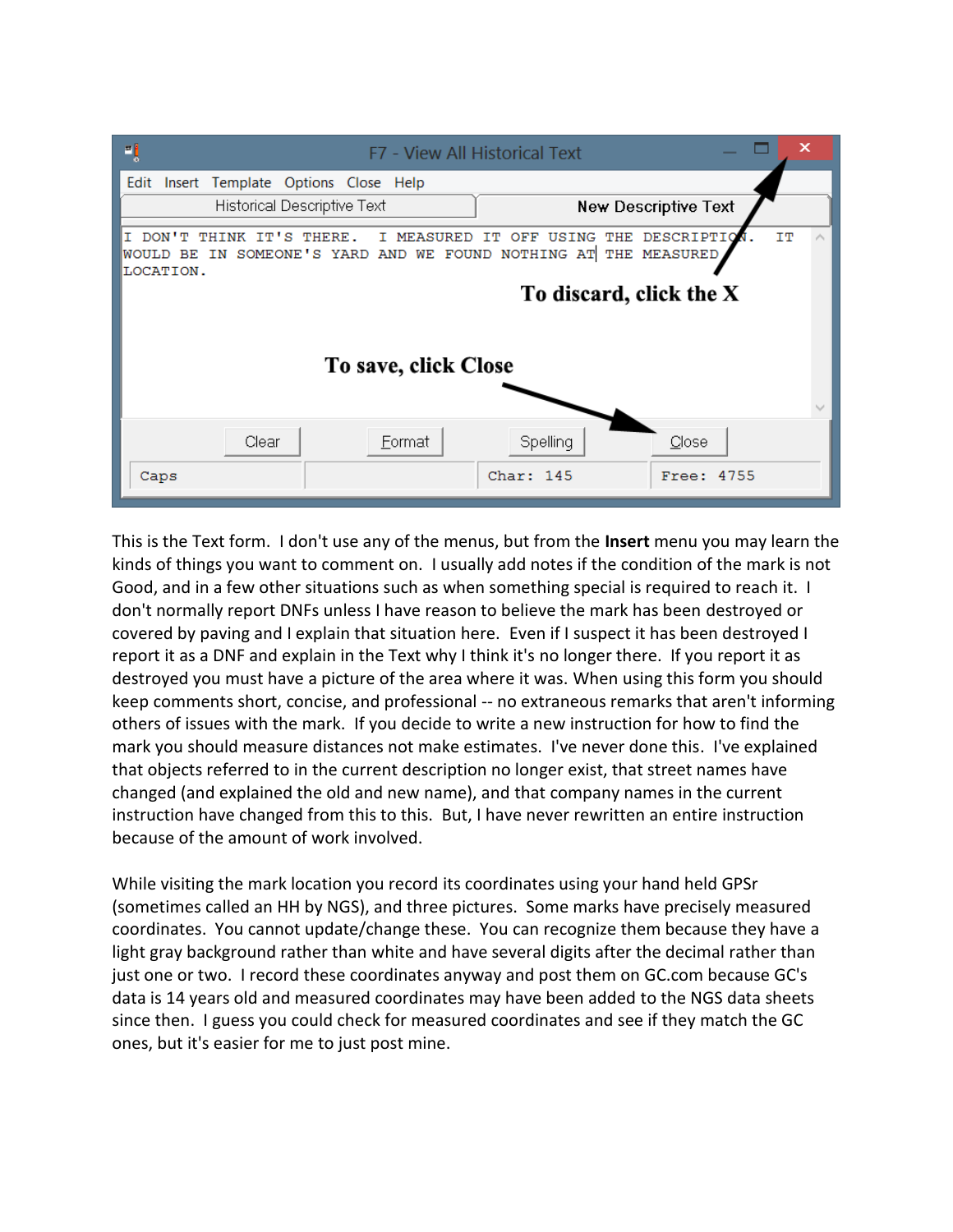I made a utility that converts one-line coordinates from your GPSr or GSAK to the format required by the Recovery Report form. You can *[download it here](http://www.factsfacts.com/benchmarking/)*.

| <b>Convert Coordinates to NGS Format</b>                                        |                        |
|---------------------------------------------------------------------------------|------------------------|
| Paste Coordinates Here (accepts several formats)<br>N29°12.492 W94°56.257       |                        |
| Latitude<br>291229.5                                                            | Longitude<br>0945615.4 |
| <br>                                                                            |                        |
| This is my utility to convert traditional<br>one-line coordinates to NGS format |                        |

**Preparing Photos for Upload**

Pictures are encouraged but are not required in order to submit a Recovery Report. The NGS would like you to take three pictures. One close-up showing the mark and it's identifying words and stampings. One from eye level above the mark showing its immediate surrounds and setting. And, one horizontally showing its location relative to nearby buildings, monuments, highways, towers, etc. Below I give examples of pictures I make for a mark. NGS requires a very specific naming convention for pictures. If your pictures do not conform to this convention DSWorld will not upload them. You can read about this naming convention in the **Help** menu or on the NGS website. In the **Edit** menu of DSWorld there's a form you can use to prepare pictures for upload. As I mentioned earlier, I don't use this form. I made a utility (shown below) I find more convenient for preparing picture names.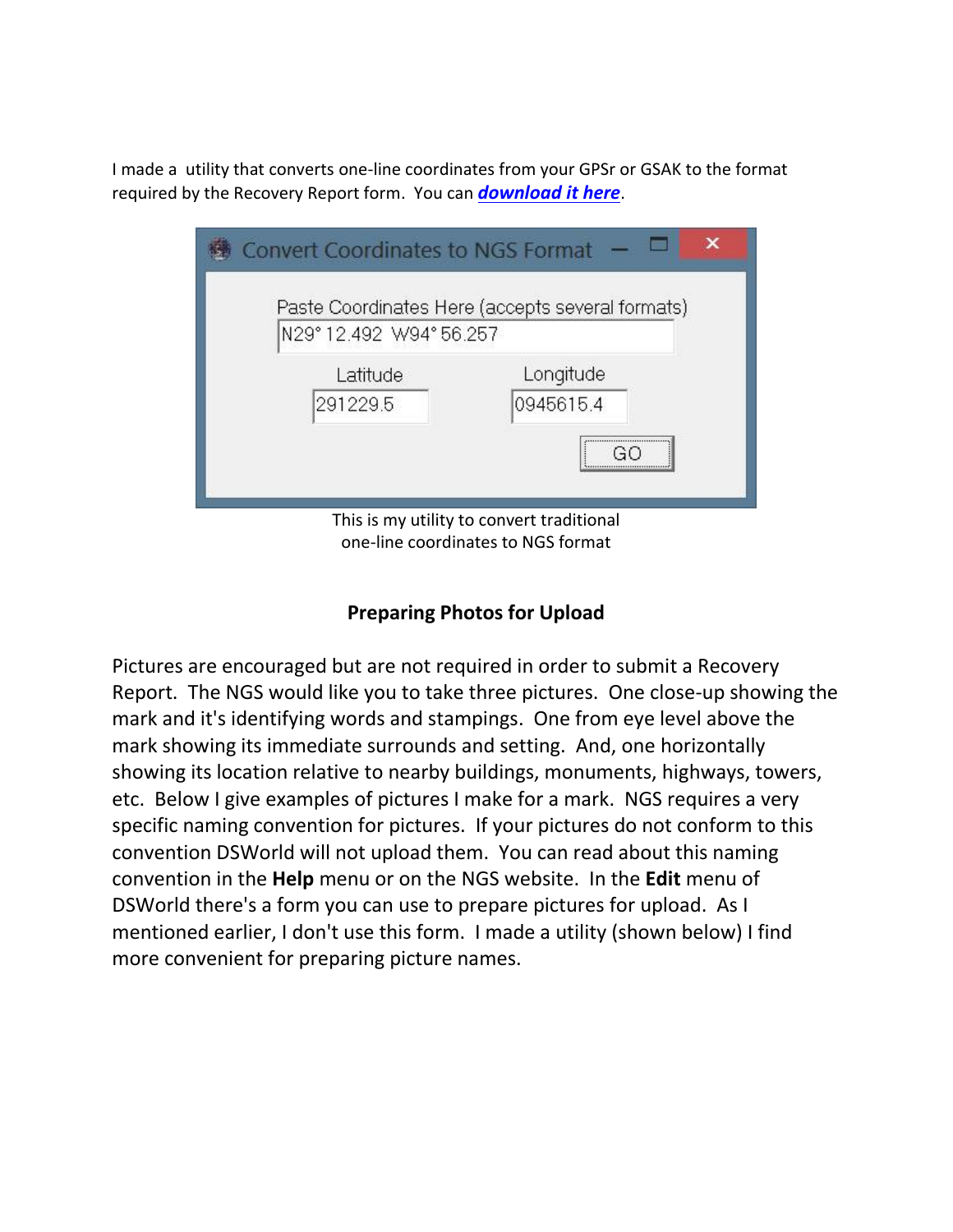

If you use my 'Get GC Benchmark Logs' program and GSAK you can Right click on a benchmark entry, and click Edit -- the PID & Name are highlighted and ready to copy and paste into the upper right-hand box of this form. Otherwise you can use the separate PID and Name boxes on the upper left. 'Direction' is the direction you were facing when you took the picture. The Date is the date you visited the mark. If you double click in this box it will automatically enter today's date. When you click OK it will put the correctly formatted name onto your Windows Clipboard ready for pasting into the photo name. You can *[download it here](http://www.factsfacts.com/benchmarking/)*.